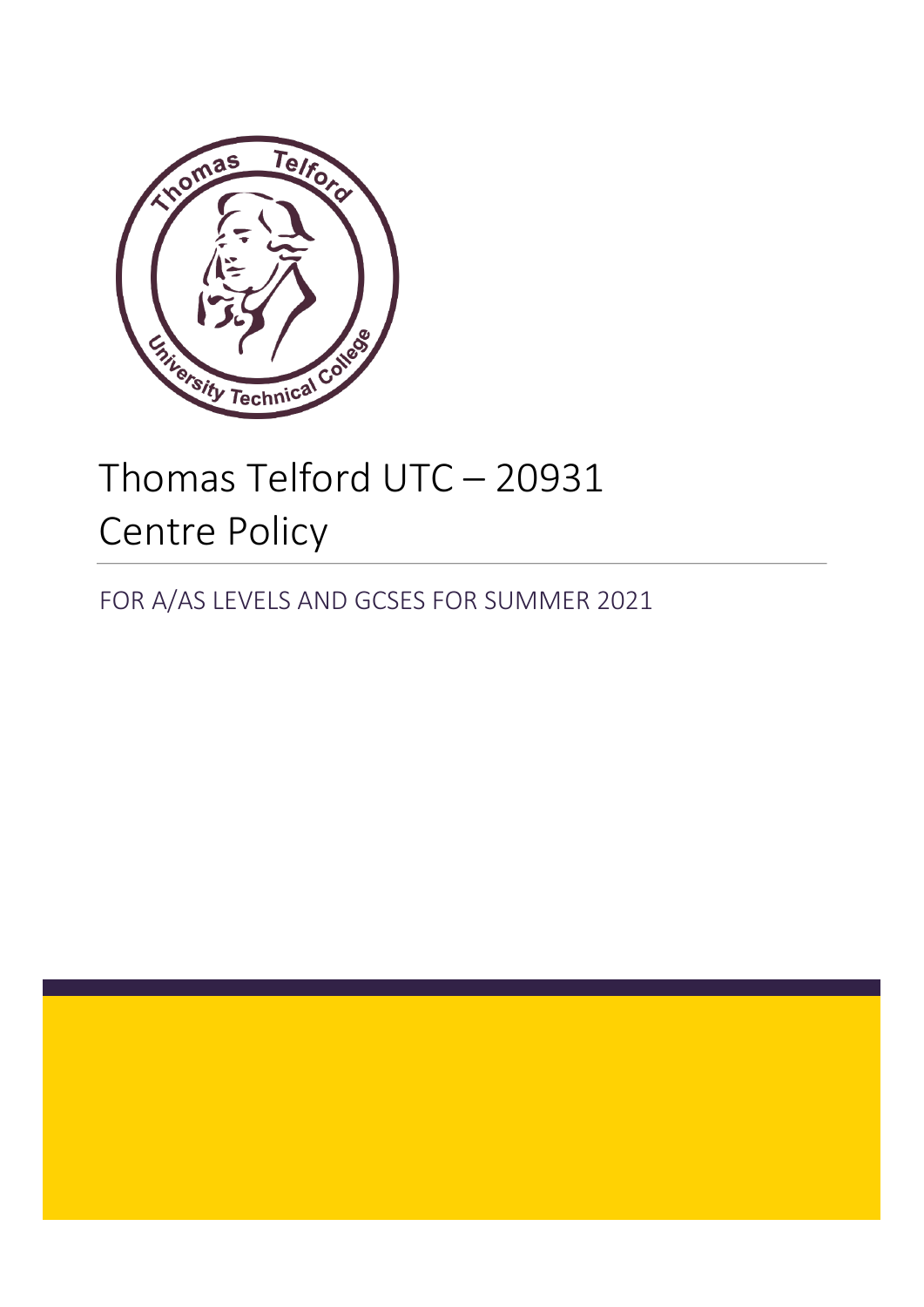

## Centre Policy for determining teacher assessed grades – summer 2021: Thomas Telford UTC

## Statement of intent

This section outlines the purpose of this document in relation to our centre.

#### **Statement of Intent**

This section provides details of the purpose of this document, as appropriate to our centre:

*The purpose of this policy is:*

- *To ensure that teacher assessed grades (TAGs) are determined fairly, consistently, free from bias and effectively within and across departments.*
- *To ensure the operation of effective processes with clear guidelines and support for staff.*
- *To ensure that all staff involved in the processes clearly understand their roles and responsibilities.*
- *To support teachers to take evidence-based decisions in line with Joint Council for Qualifications guidance.*
- *To ensure the consideration of historical centre data in the process with regard to cohort prior attainment profiles, and the appropriate decision making in respect of, teacher assessed grades.*
- *To support a high standard of internal quality assurance in the allocation of teacher assessed grades.*
- *To support our centre in meeting its obligations in relation to equality legislation.*
- *To ensure our centre meets all requirements set out by the Department of Education, Ofqual, the Joint Council for Qualifications and awarding organisations for Summer 2021 qualifications.*
- *To ensure the process for communicating to candidates and their parents/carers how they will be assessed is clear, in order to give confidence.*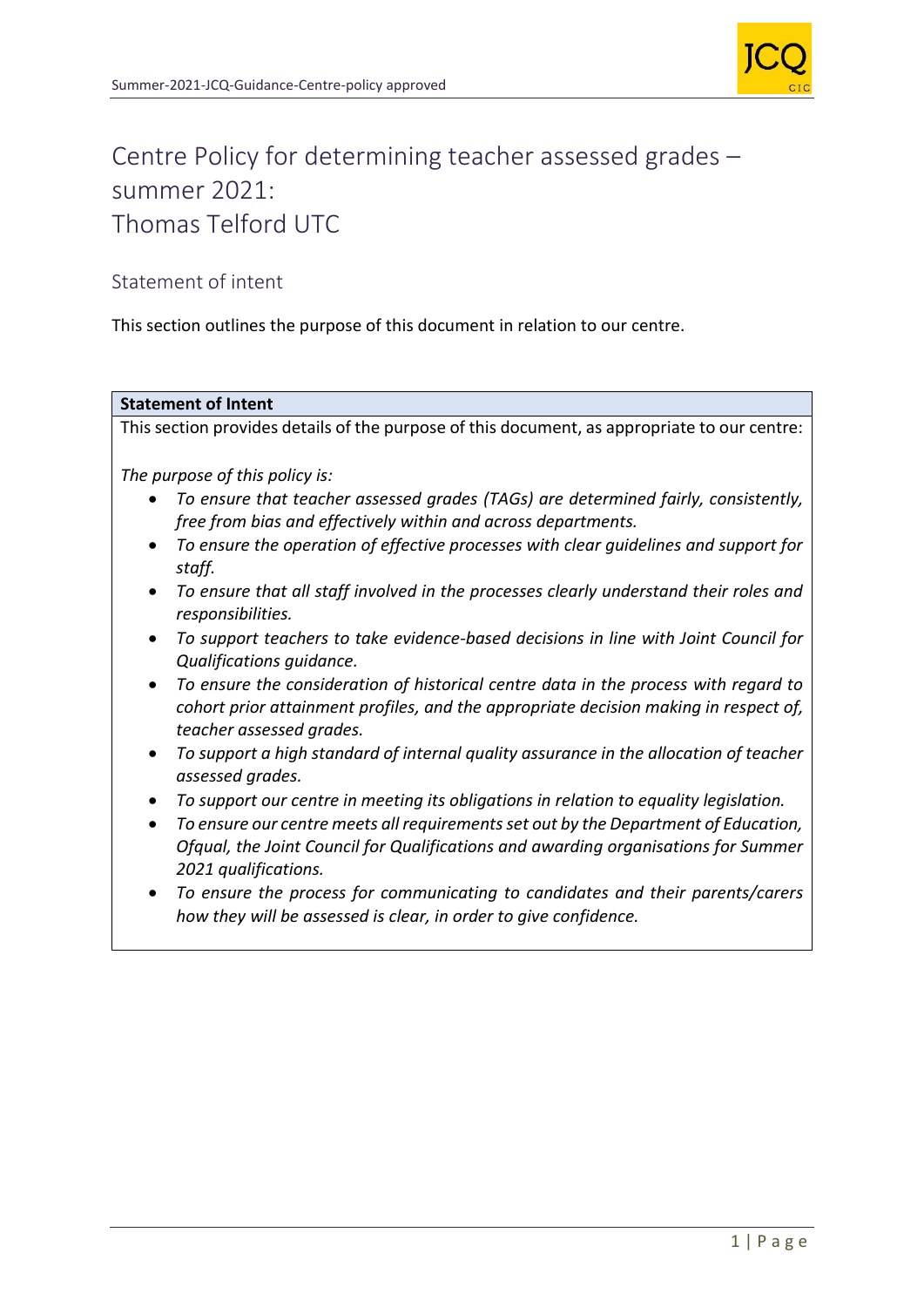

## Roles and responsibilities

This section of our Centre Policy outlines the personnel in our centre who have specific roles and responsibilities in the process of determining teacher assessed grades this year.

#### **Roles and Responsibilities**

This section gives details of the roles and responsibilities within our centre:

#### *Head of Centre*

- Our Head of Centre, Avtar Gill, will be responsible for approving our policy for determining teacher assessed grades.
- Our Head of Centre has overall responsibility for Thomas Telford UTC as an examinations centre and will ensure that clear roles and responsibilities of all staff are defined.
- Our Head of Centre will confirm that teacher assessed grade decisions represent the academic judgement made by teachers and that the checks in place ensure these align with the guidance on standards provided by awarding organisations.
- Our Head of Centre will ensure a robust internal quality assurance process has been produced and signed-off in advance of results being submitted.

#### **Senior Leadership Team and Heads of Department**

Our Senior Leadership Team and Heads of Departments will:

- provide training and support to our other staff.
- support the Head of Centre in the quality assurance of the final teacher assessed grades.
- ensure an effective approach within and across departments and authenticating the preliminary outcome from single teacher subjects.
- be responsible for ensuring staff have a clear understanding of the internal and external quality assurance processes and their role within it.
- ensure that all teachers within their department make consistent judgements about student evidence in deriving a grade.
- ensure all staff conduct assessments under the appropriate levels of control with reference to guidance provided by the Joint Council for Qualifications.
- ensure teachers have the information required to make accurate and fair judgments.
- ensure that a Head of Department Checklist is completed for each qualification that they are submitting.
- Ensure that each head of Department completes a Quality Assurance meeting with the examinations officer and Vice Principal, to question and test the judgements made, with reference to historical and tracking data.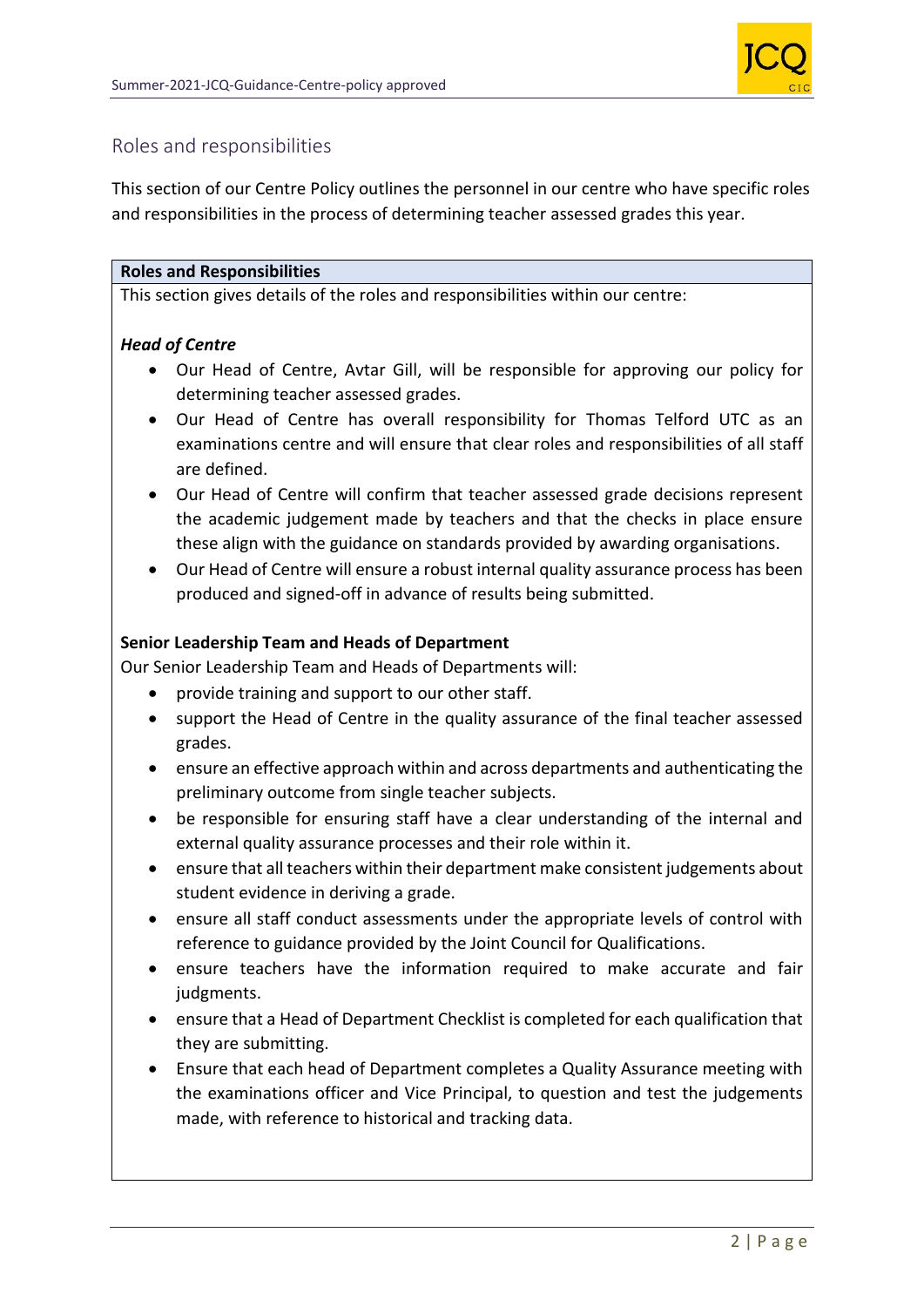

#### **Teachers/ Specialist Teachers / SENCo**

Our teachers, specialist teachers and SENCo will:

- ensure they conduct assessments under our centre's appropriate levels of control and have sufficient evidence, in line with this Centre Policy and guidance from the Joint Council for Qualifications, to provide teacher assessed grades for each student they have entered for a qualification.
- ensure that the teacher assessed grade they assign to each student is a fair, valid and reliable reflection of the assessed evidence available for each student.
- make judgements based on what each student has been taught and what they have been assessed on, as outlined in the section on grading in the main JCQ guidance**.**
- produce an Assessment Record for each subject cohort, that includes the nature of the assessment evidence being used, the level of control for assessments considered, and any other evidence that explains the determination of the final teacher assessed grades. Any necessary variations for individual students will also be recorded.
- securely store and be able to retrieve sufficient evidence to justify their decisions.

#### **Examinations Officer**

Our Examinations Officer will:

• be responsible for the administration of our final teacher assessed grades and for managing the post-results services.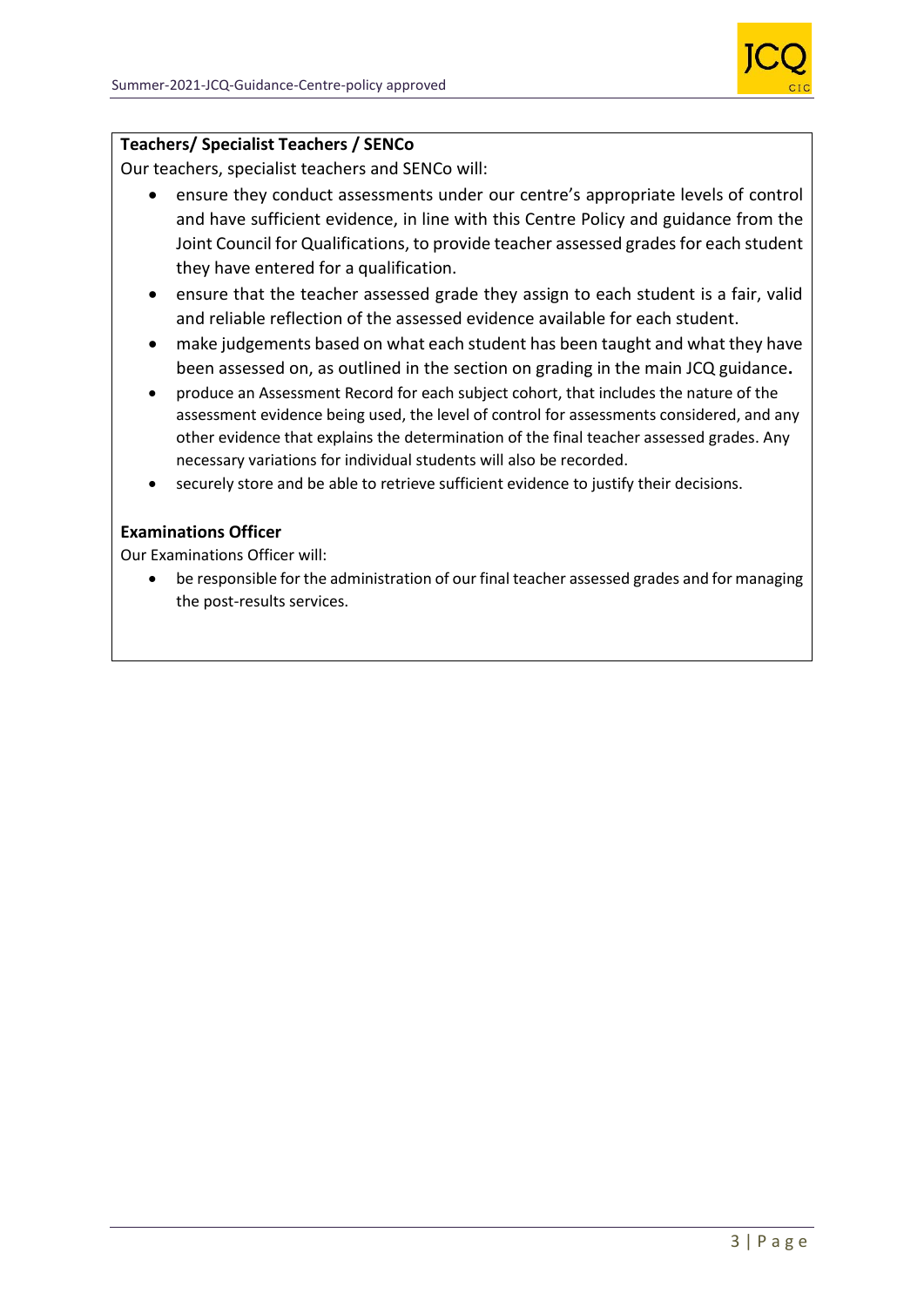

## Training, support and guidance

This section of our Centre Policy outlines the training, support and guidance that our centre will provide to those determining teacher assessed grades this year.

#### **Training**

This section provides details of the approach our centre will take to training, support and guidance in determining teacher assessed grades this year

- Heads of Department will undertake training prior to and during this process to ensure that there is a consistent and secure understanding of the JCQ guidance and processes needed.
- Teachers involved in determining grades in our centre will attend any centre-based training to help achieve consistency and fairness to all students prepared by Head of Departments using materials made available by Awarding Organisations.
- Teachers will engage fully with all training and support that has been provided by the Joint Council for Qualifications and the awarding organisations.

#### **Support for Newly Qualified Teachers and teachers less familiar with assessment**

This section provides details of our approach to training, support and guidance for newly qualified teachers and teachers less familiar with assessment

- We will provide mentoring from experienced teachers to NQTs and teachers less familiar with assessment.
- We will put in place additional internal reviews of teacher assessed grades for NQTs and other teachers as appropriate.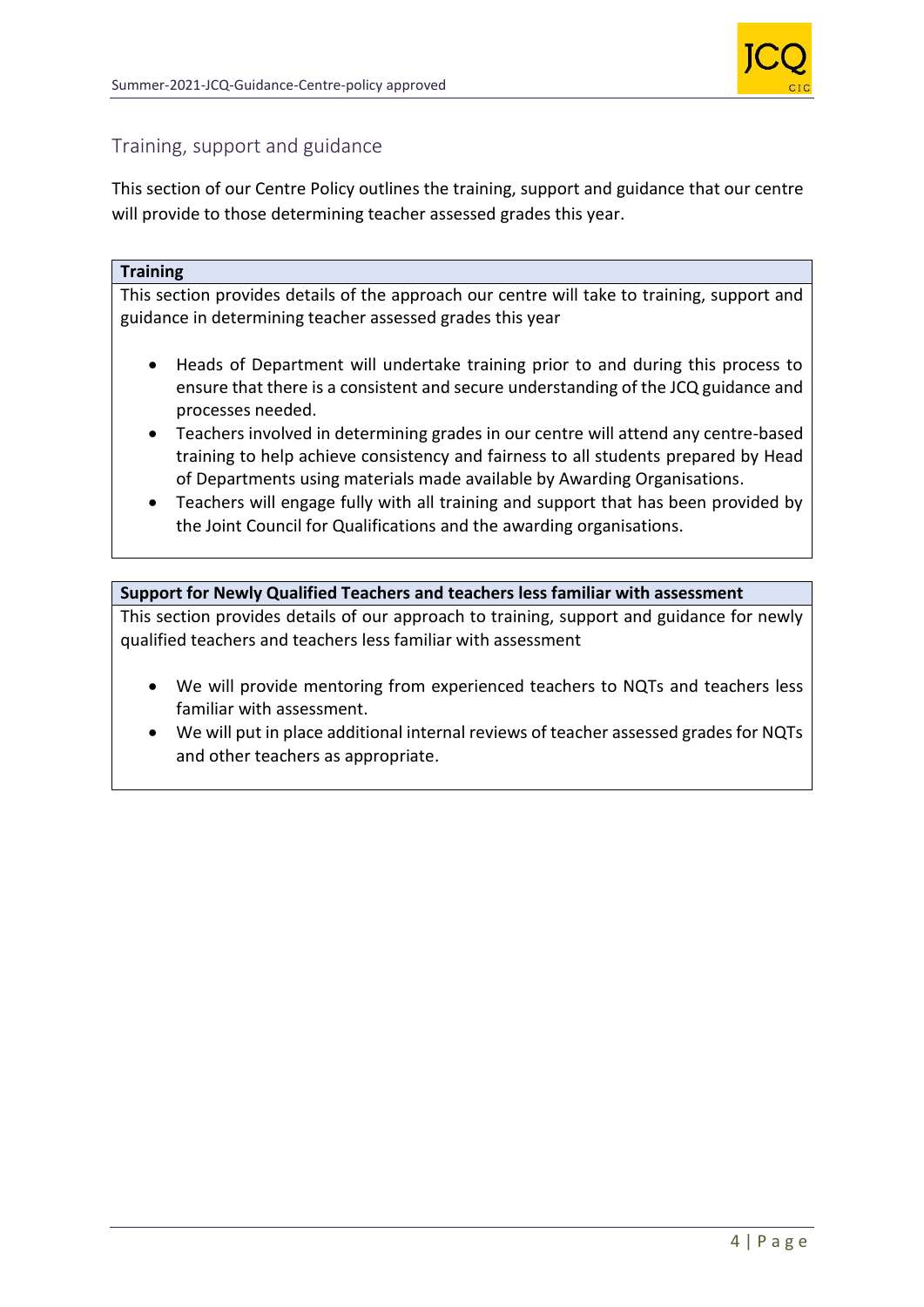

## Use of appropriate evidence

This section of our Centre Policy indicates how our centre will give due regard to the section in the JCQ guidance entitled: *Guidance on grading for teachers*.

#### **A. Use of evidence**

This section gives details in relation to our use of evidence.

- Teachers making judgements will have regard to the Ofqual Head of Centre guidance on recommended evidence, and further guidance provided by awarding organisations.
- All candidate evidence used to determine teacher assessed grades, and associated documentation, will be retained and made available for the purposes of external quality assurance and appeals, where it is produced after 24<sup>th</sup> March, or otherwise still available.
- We will be using student work produced in response to assessment materials provided by our awarding organisation(s), including groups of questions, past papers or similar materials such as practice or sample papers.
- We will use non-exam assessment work (often referred to as coursework), even if this has not been fully completed.
- We will use student work produced in centre-devised tasks that reflect the specification, that follow the same format as awarding organisation materials, and have been marked in a way that reflects awarding organisation mark schemes.
- We will use substantial class or homework (including work that took place during remote learning).
- We will use internal tests taken by pupils.
- We will use mock exams taken over the course of study.
- We will use records of a student's capability and performance over the course of study in performance-based subjects such as sport.

We provide further detail in the following areas:

Additional Assessment Materials

- We will use additional assessment materials to give students the opportunity to show what they know, understand or can do in an area of content that has been taught but not yet assessed.
- We will use additional assessment materials to give students an opportunity to show improvement, for example, to validate or replace an existing piece of evidence.
- We will use additional assessment materials to support consistency of judgement between teachers or classes by giving everyone the same task to complete.
- We will combine and/or remove elements of questions where, for example, a multipart question includes a part which focuses on an element of the specification that hasn't been taught.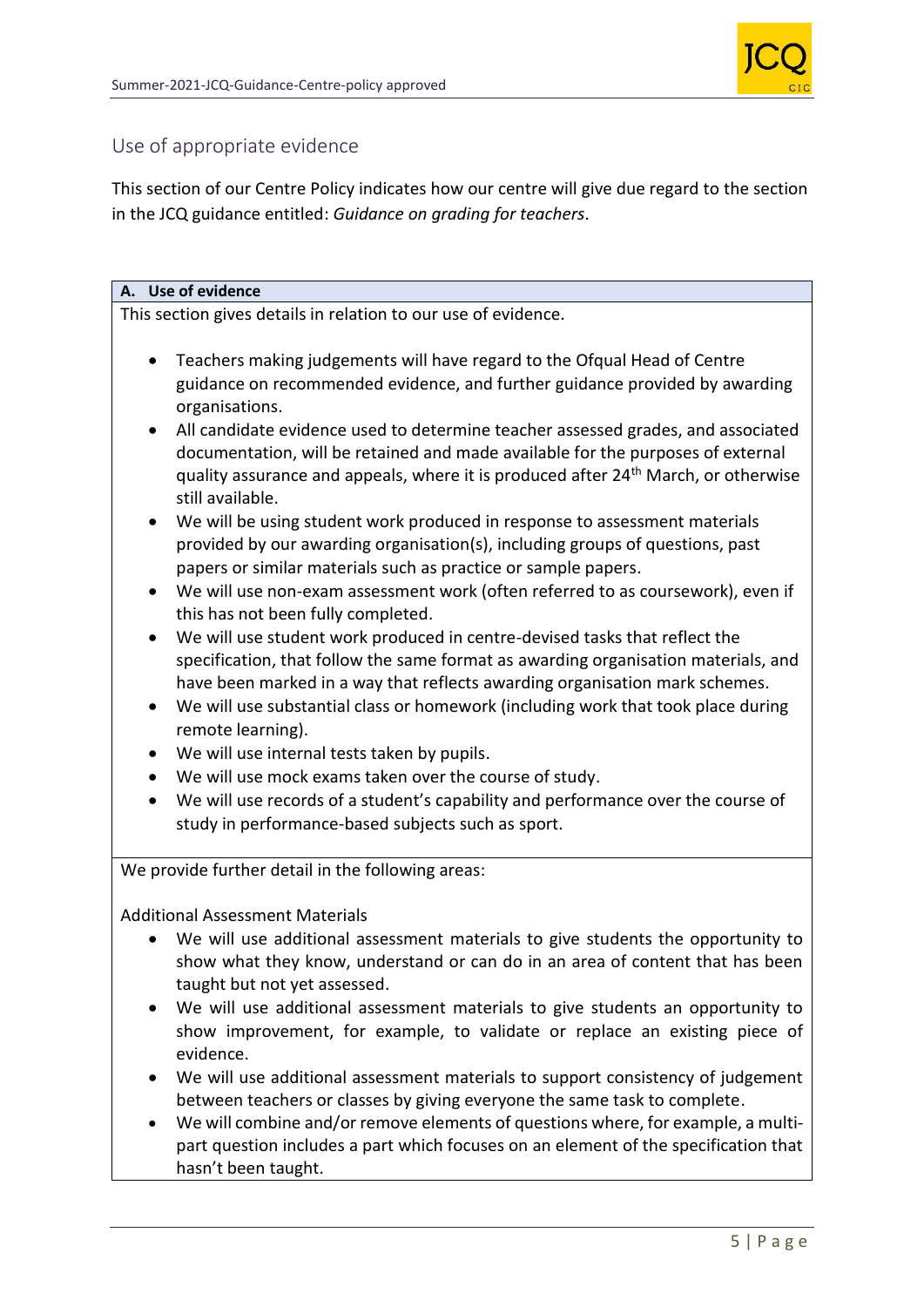

Our centre will ensure the appropriateness of evidence and balance of evidence in arriving at grades in the following ways:

- We will consider the level of control under which an assessment was completed, for example, whether the evidence was produced under high control and under supervision or at home.
- We will ensure that we are able to authenticate the work as the student's own, especially where that work was not completed within the school or college.
- We will consider the limitations of assessing a student's performance when using assessments that have been completed more than once, or drafted and redrafted, where this is not a skill being assessed.
- We will consider the specification and assessment objective coverage of the assessment.
- We will consider the depth and breadth of knowledge, understanding and skills assessed, especially higher order skills within individual assessments.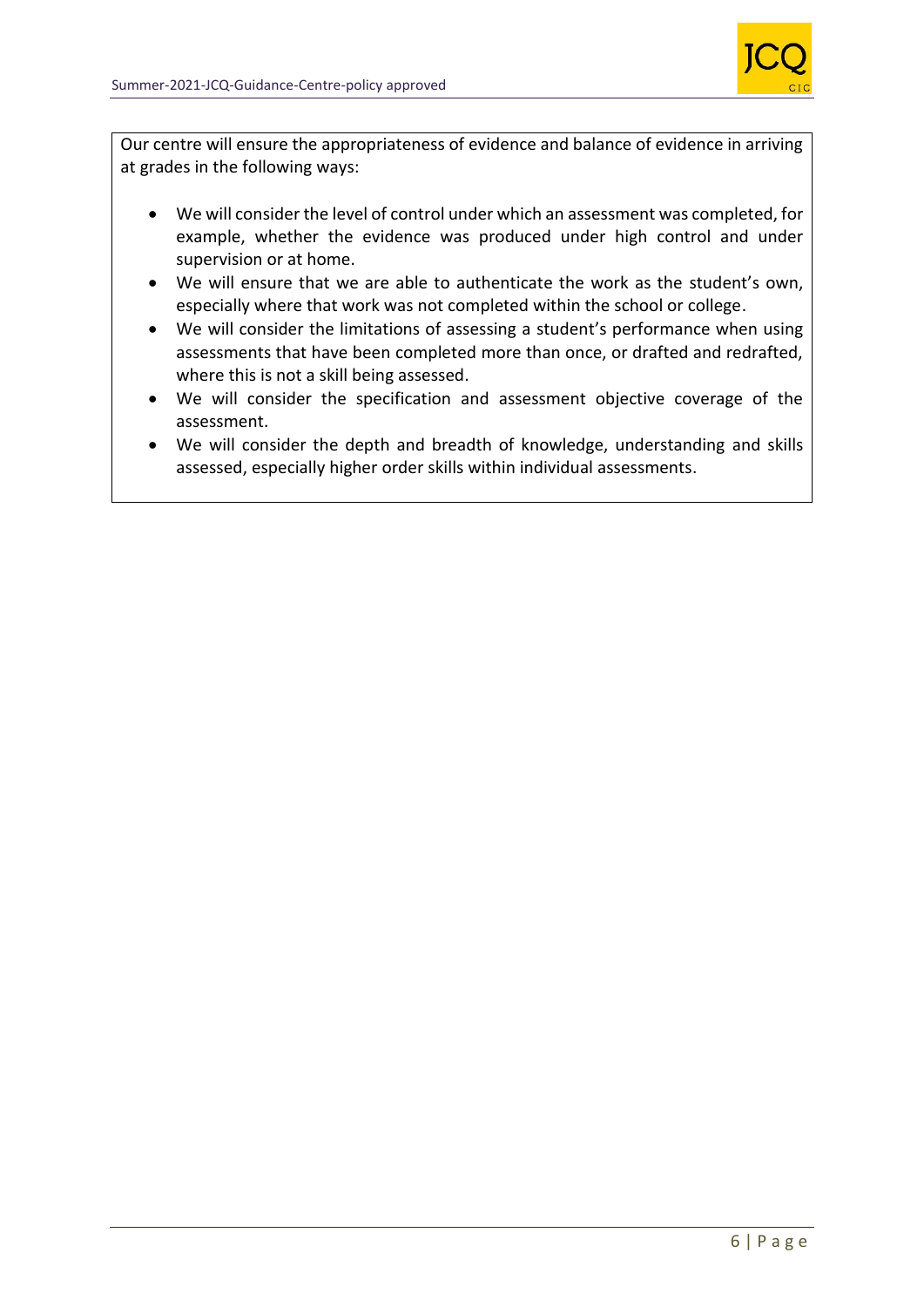

## Determining teacher assessed grades

This section of our Centre Policy outlines the approach our centre will take to awarding teacher assessed grades.

#### **Awarding teacher assessed grades based on evidence**

We give details here of our centre's approach to awarding teacher assessed grades.

- Our teachers will determine grades based on evidence which is commensurate with the standard at which a student is performing, i.e. their demonstrated knowledge, understanding and skills across the content of the course they have been taught.
- Our teachers will record how the evidence was used to arrive at a fair and objective grade, which is free from bias.
- Our teachers will produce an Assessment Record for each subject cohort and will share this with their Head of Department. Any necessary variations for individual students will also be shared.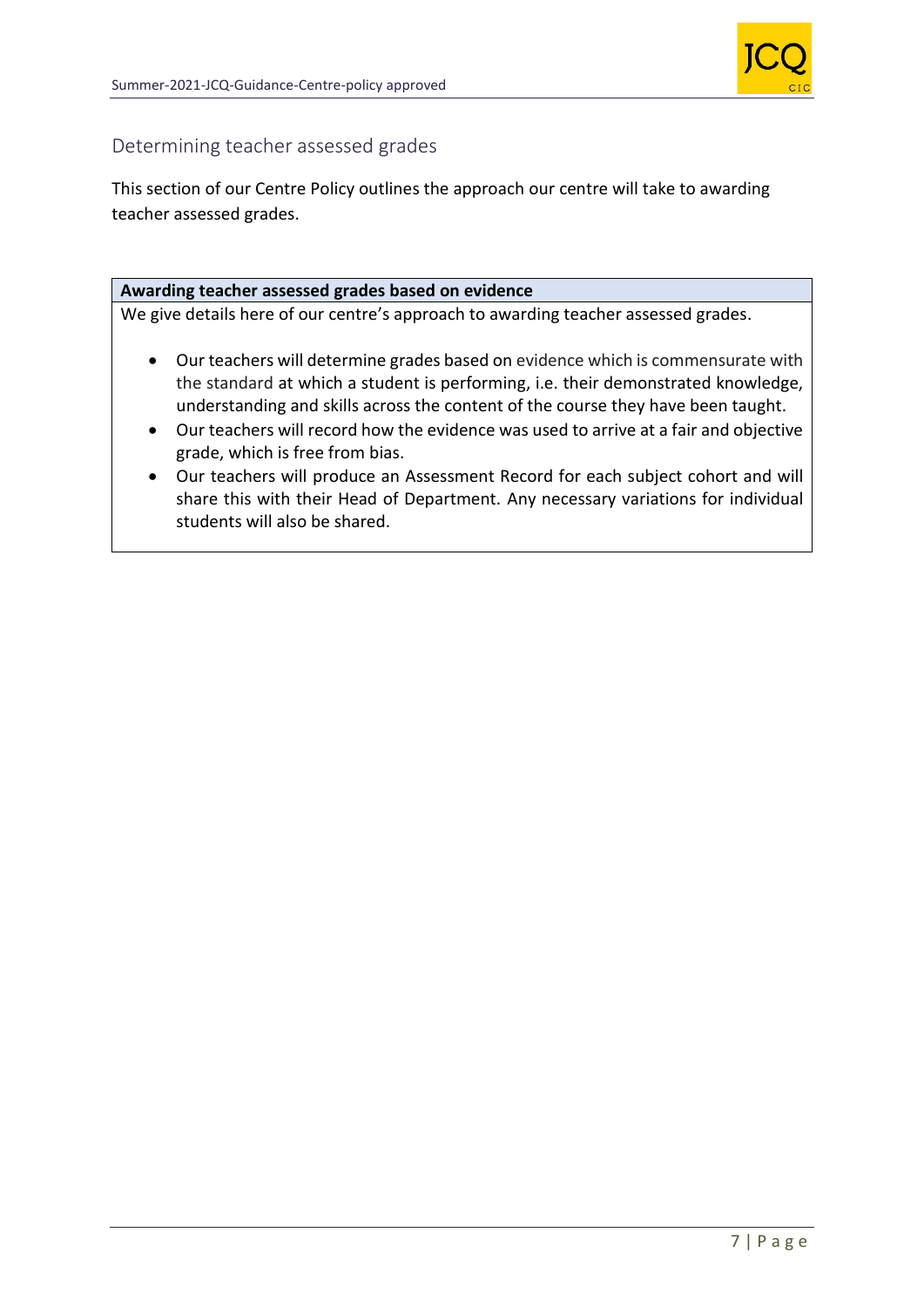

## Internal quality assurance

This section of our Centre Policy outlines the approach our centre will take to ensure internal standardisation of teacher assessed grades, to ensure consistency, fairness and objectivity of decisions.

#### *Head of Centre Internal Quality Assurance and Declaration*

#### **Internal quality assurance**

This section gives details of our approach to internal standardisation, within and across subject departments.

- We will ensure that all teachers involved in deriving teacher assessed grades read and understand this Centre Policy document.
- In subjects where there is more than one teacher and/or class in the department, we will ensure that our centre carries out an internal standardisation process. This will involve internally standardising with affiliated schools within our MAT.
- We will ensure that all teachers are provided with training and support to ensure they take a consistent approach to:
	- Arriving at teacher assessed grades
	- Marking of evidence
	- *Reaching a holistic grading decision*
	- *Applying the use of grading support and documentation*
	- *We will conduct internal standardisation across all grades.*
	- *We will ensure that the Assessment Record will form the basis of internal standardisation and discussions across teachers to agree the awarding of teacher assessed grades.*
	- *Where necessary, we will review and reflect on individual grading decisions to ensure alignment with the standards as outlined by our awarding organisations.*
	- *Where appropriate, we will amend individual grade decisions to ensure alignment with the standards as outlined by our awarding organisations.*
	- *Where there is only one teacher involved in marking assessments and determining grades, then the output of this activity will be reviewed by an appropriate member of staff within the centre.*
	- *This will be the Head of Centre or a delegated member of the Senior Leadership Team, working with advice and guidance from an appropriately skilled member of staff from the trust.*
	- *In respect of equality legislation, we will consider the range of evidence for students of different protected characteristics that are included in our internal standardisation.*
	- *All notes made during evidence-based meetings will be securely stored and made available to awarding bodies upon request as evidence of internal quality assurance process.*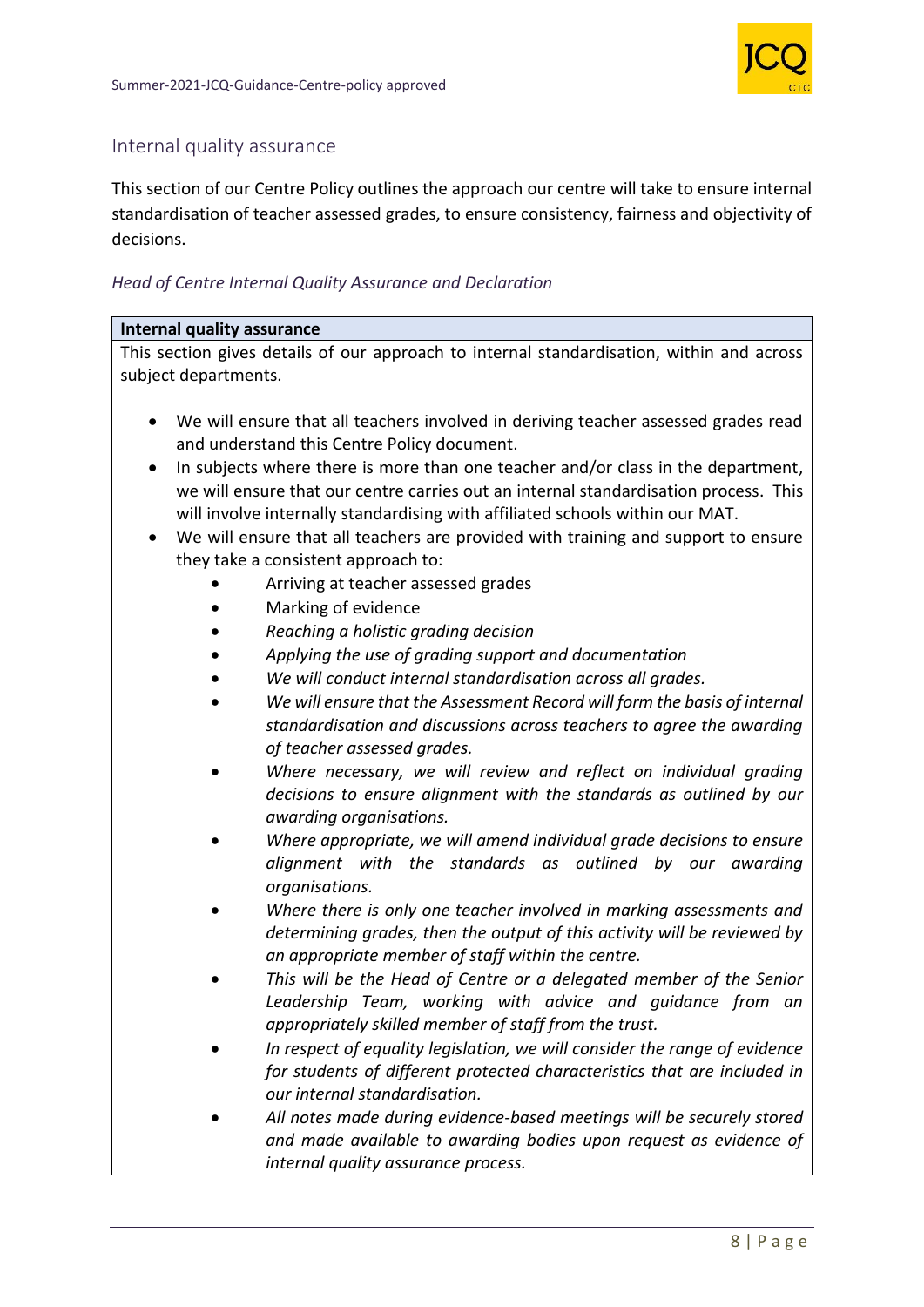

## Comparison of teacher assessed grades to results for previous cohorts

This section of our Centre Policy outlines the approach we will take to compare our teacher assessed grades in 2021 with results from previous cohorts.

#### **Comparison of Teacher Assessed Grades to results for previous cohorts**

This section gives details of our internal process to ensure a comparison of teacher assessed grades at qualification level to results for previous cohorts in our centre taking the same qualification.

- We will compile information on the grades awarded to our students in past June series in which exams took place (2017 - 2019).
- We will consider the size of our cohort from year to year.
- We will consider the stability of our centre's overall grade outcomes from year to year.
- We will consider both subject and centre level variation in our outcomes during the internal quality assurance process.
- We will prepare a succinct narrative on the outcomes of the review against historic data which, in the event of significant divergence from the qualifications-levels profiles attained in previous examined years, which address the reasons for this divergence. This commentary will be available for subsequent review during the QA process.

This section gives details of the approach our centre will follow if our initial teacher assessed grades for a qualification are viewed as overly lenient or harsh compared to results in previous years.

- We will compile historical data giving appropriate regard to potential mixtures of A\*-G and 9-1 grades in GCSEs. Where required, we will use the Ofqual guidance to convert legacy grades into the new 9 to 1 scale.
- We will bring together other data sources that will help to quality assure the grades we intend to award in 2021.

This section gives details of changes in our cohorts that need to be reflected in our comparisons.

- We will omit subjects that we no longer offer from the historical data.
- We will consider the prior attainment profile for each cohort and historical data such as APS per entry to assess the impact of our year on year changes to the number of students who fill all 3 Ebacc baskets for Progress 8 calculations and outcomes.
- We will consider the starting points of previous cohorts on entry to the school in Y10 / Y12 as measured by GL Progress testing / GCSE results to assess the impact of this on outcomes.
- We will model data for boys and girls as above to allow an assessment of the overall change in gender balance which has been significant from 2017-present*.*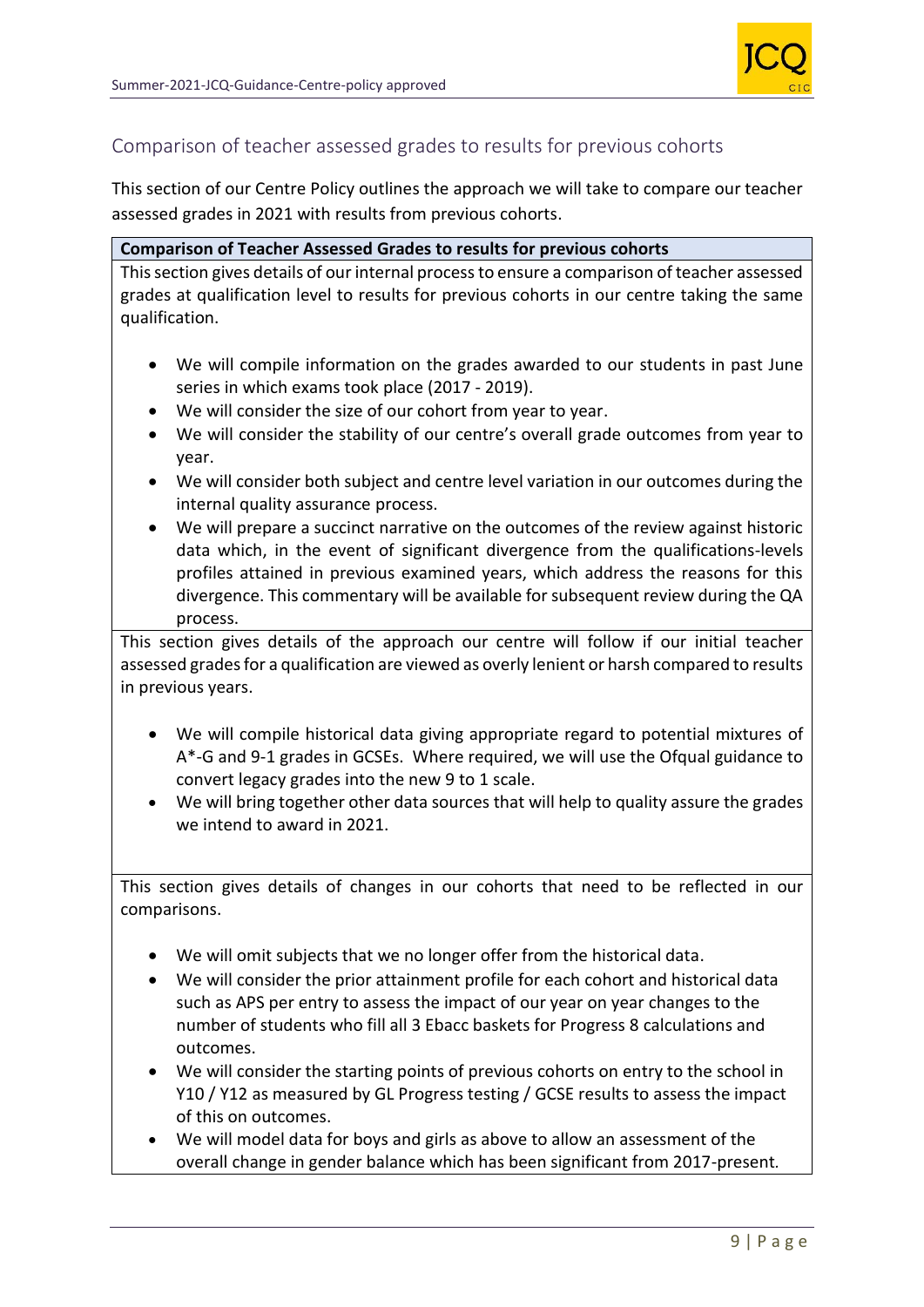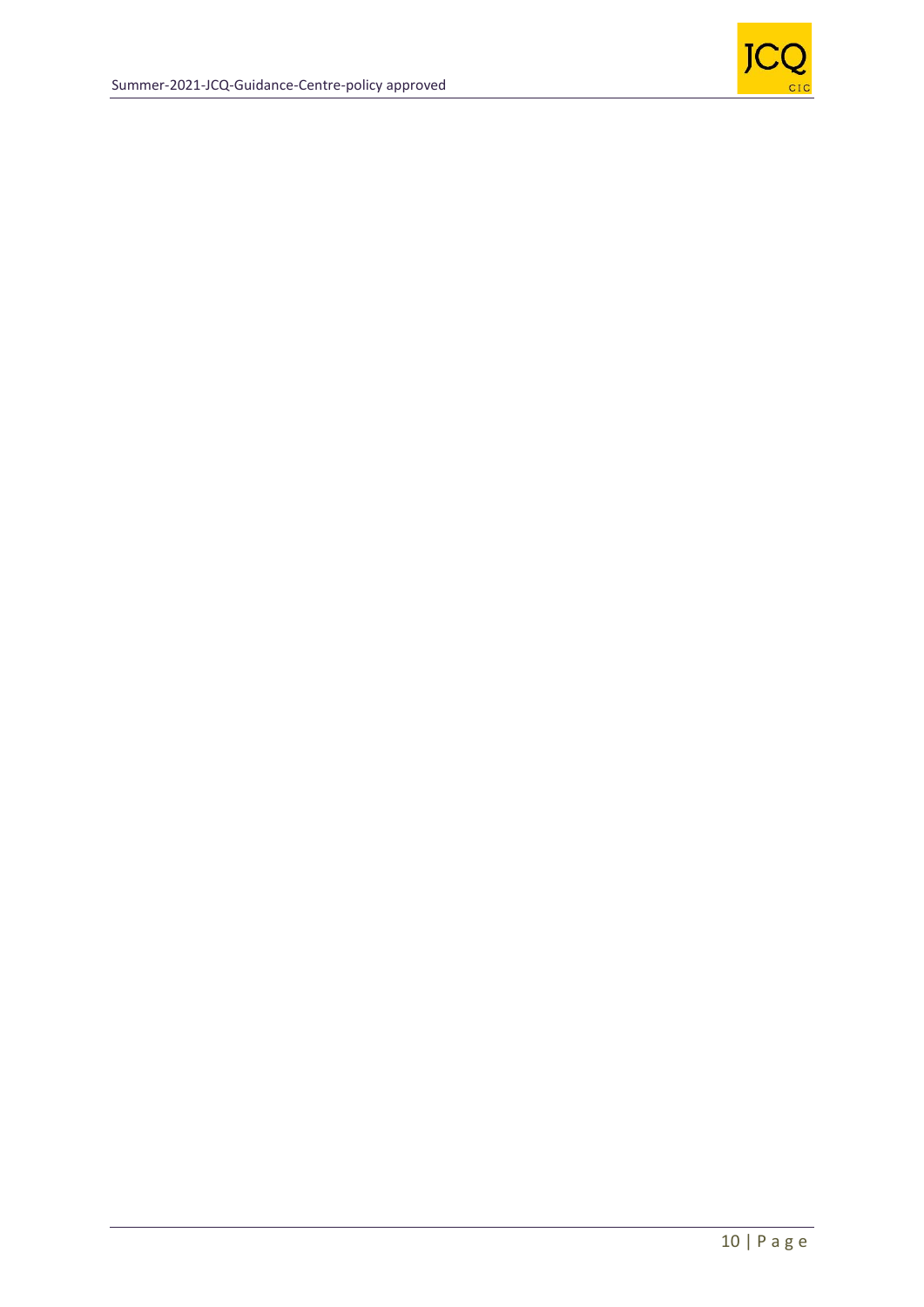

## Access Arrangements and Special Considerations

This section of our Centre Policy outlines the approach our centre will take to provide students with appropriate access arrangements and take into account mitigating circumstances in particular instances.

#### **Reasonable adjustments and mitigating circumstances (special consideration)**

This section gives details of our approach to access arrangements and mitigating circumstances (special consideration).

- Where students have agreed access arrangements or reasonable adjustments (for example a reader or scribe) we will make every effort to ensure that these arrangements are in place when assessments are being taken.
- Where an assessment has taken place without an agreed reasonable adjustment or access arrangement, we will consider removal of that assessment from the basket of evidence and alternative evidence that can be obtained.
- Where an assessment has taken place without an agreed reasonable adjustment and has been used, it will be judged on its merit and a note will be made that it is without adjustment.
- Where illness or other personal circumstances might have affected performance in assessments used in determining a student's standard of performance, we will take account of this when making judgements.
- We will record, as part of the Assessment Record, how we have incorporated any necessary variations to take account of the impact of illness or personal circumstances on the performance of individual students in assessments.
- To ensure consistency in the application of Special Consideration, we will ensure all teachers have read and understood the document:  $JCQ - A$  guide to the special [consideration process, with effect from 1 September 2020](https://www.jcq.org.uk/wp-content/uploads/2020/08/A-guide-to-the-spec-con-process-202021-Website-version.pdf)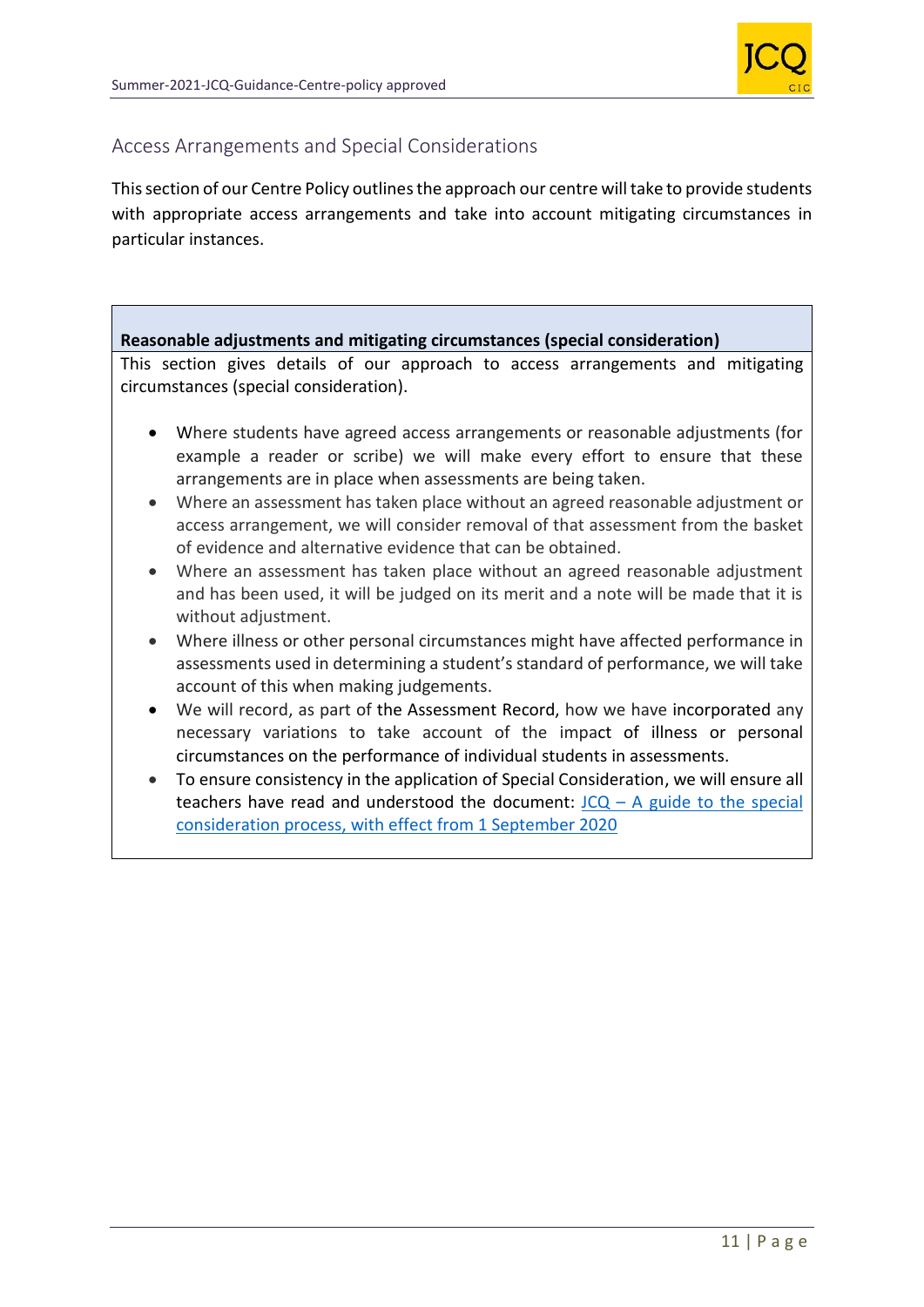

## Addressing disruption/differential lost learning (DLL)

#### B. **Addressing Disruption/Differentiated Lost Learning (DLL)**

This section gives details of our approach to address disruption or differentiated lost teaching.

- Teacher assessed grades will be determined based on evidence of the content that has been taught and assessed for each student.
- Where Lost Learning is different for an individual and a cohort (for example due to Isolation / COVID absence) this will be highlighted and additional or alternative evidence used to support judgements made. This will be recorded and justified as part of the assessment record.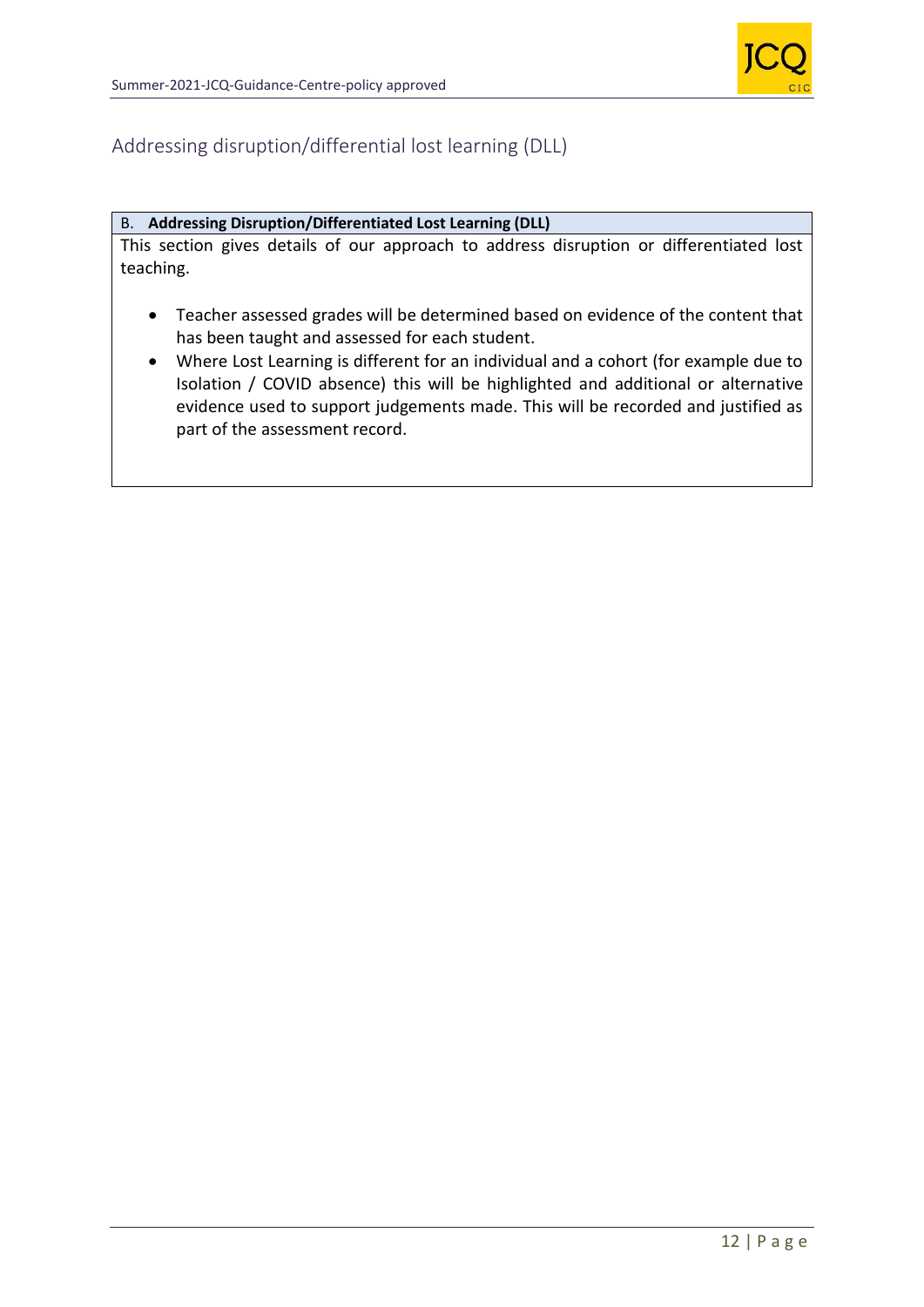

## **Objectivity**

This section of our Centre Policy outlines the arrangements in place to ensure objectivity of decisions.

### **Objectivity**

This section gives a summary of the arrangements in place within our centre in relation to objectivity.

Staff will fulfil their duties and responsibilities in relation to relevant equality and disability legislation.

Senior Leaders, Heads of Department and Centre will consider:

- sources of unfairness and bias (situations/contexts, difficulty, presentation and format, language, conditions for assessment, marker preconceptions);
- how to minimise bias in questions and marking and hidden forms of bias); and
- bias in teacher assessed grades.

To ensure objectivity, all staff involved in determining teacher assessed grades will be made aware that:

- unconscious bias can skew judgements;
- the evidence presented should be valued for its own merit as an indication of performance and attainment;
- teacher assessed grades should not be influenced by candidates' positive or challenging personal circumstances, character, behaviour, appearance, socioeconomic background, or protected characteristics;
- unconscious bias is more likely to occur when quick opinions are formed; and

Our internal standardisation process will help to ensure that there are different perspectives to the quality assurance process.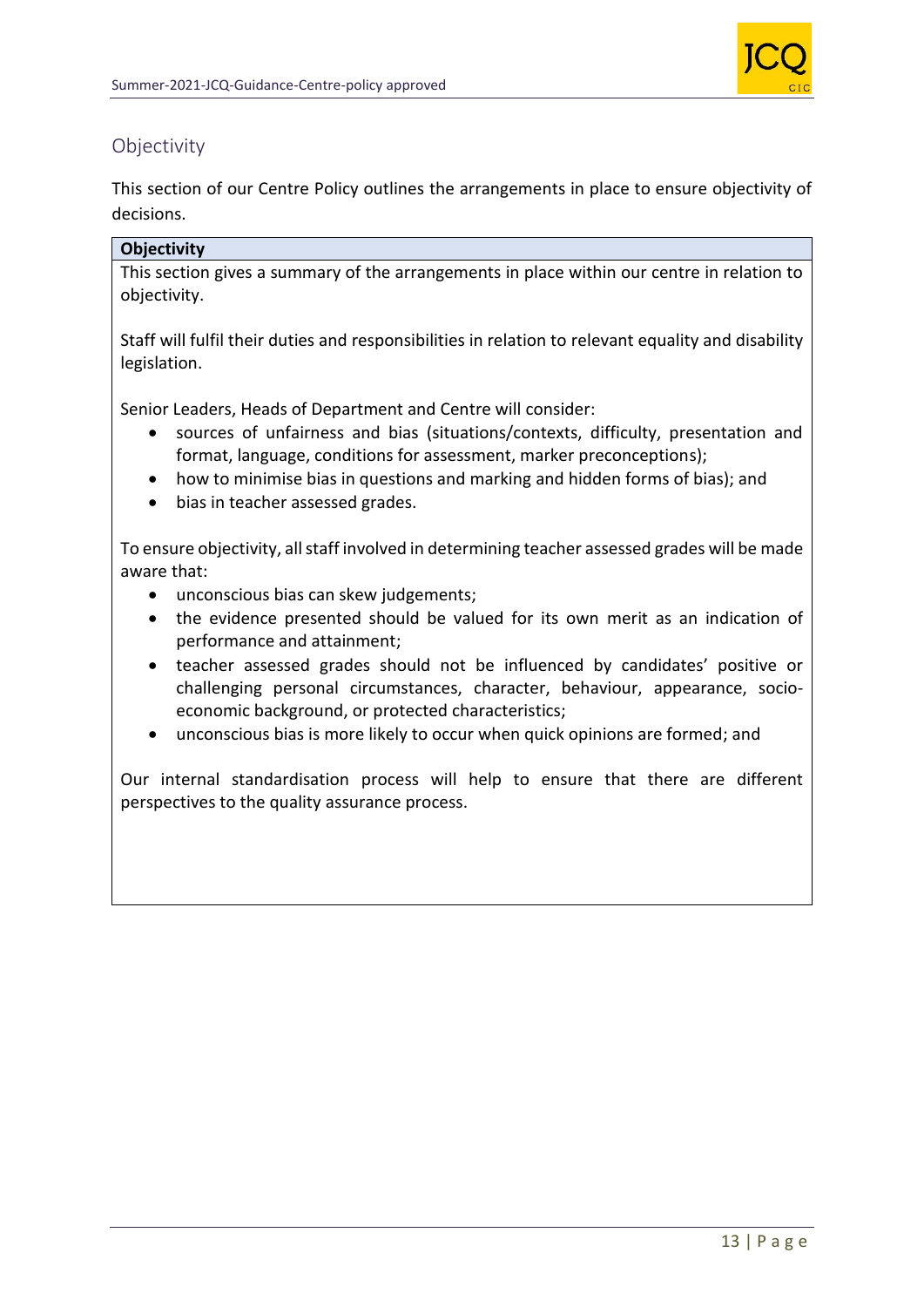

## Recording decisions and retention of evidence and data

This section of our Centre Policy outlines our arrangements to recording decisions and to retaining evidence and data.

|                                                                                            |           | C. Recording Decisions and Retention of Evidence and Data                               |
|--------------------------------------------------------------------------------------------|-----------|-----------------------------------------------------------------------------------------|
| This section outlines our approach to recording decisions and retaining evidence and data. |           |                                                                                         |
|                                                                                            |           |                                                                                         |
|                                                                                            | $\bullet$ | We will ensure that teachers and Heads of Departments maintain records that show        |
|                                                                                            |           | how the teacher assessed grades process operated, including the rationale for           |
|                                                                                            |           | decisions in relation to individual marks/grades.                                       |
|                                                                                            | $\bullet$ | We will ensure that evidence is maintained across a variety of tasks to develop a       |
|                                                                                            |           | holistic view of each student's demonstrated knowledge, understanding and skills        |
|                                                                                            |           | in the areas of content taught.                                                         |
|                                                                                            | $\bullet$ | We will put in place recording requirements for the various stages of the process to    |
|                                                                                            |           | ensure the accurate and secure retention of the evidence used to make decisions.        |
|                                                                                            | $\bullet$ | We will comply with our obligations regarding data protection legislation.              |
|                                                                                            | $\bullet$ | We will ensure that the grades accurately reflect the evidence submitted.               |
|                                                                                            | $\bullet$ | We will ensure that evidence is retained electronically or on paper in a secure         |
|                                                                                            |           | centre-based system that can be readily shared with our awarding organisations.         |
|                                                                                            | $\bullet$ | Any information generated, e.g. evidence proformas will be subject to rigorous          |
|                                                                                            |           | tutor, IQA and EQA scrutiny and will be via hard copies to ensure signatures and        |
|                                                                                            |           | dates are captured. These hard copies will then be stored in the Exams Office. Use      |
|                                                                                            |           | of hard copy documentation will reduce the risk of cyber attack, however, where         |
|                                                                                            |           | electronic evidence is required, staff have been advised to save a copy electronically  |
|                                                                                            |           | either on One Drive or USB. This ensures the record is secure, not on our system        |
|                                                                                            |           | and therefore reducing the opportunities for any cyber attacks.                         |
|                                                                                            | $\bullet$ | Should a national or local lockdown be enforced during this time Thomas Telford         |
|                                                                                            |           | UTC will be able to switch seamlessly to remote learning from face to face and back     |
|                                                                                            |           | again should restrictions be lifted via the platforms that are in place. Staff would be |
|                                                                                            |           | expected to work remotely (as previously) to ensure evidence continues to be            |

gathered and processes would be adapted accordingly.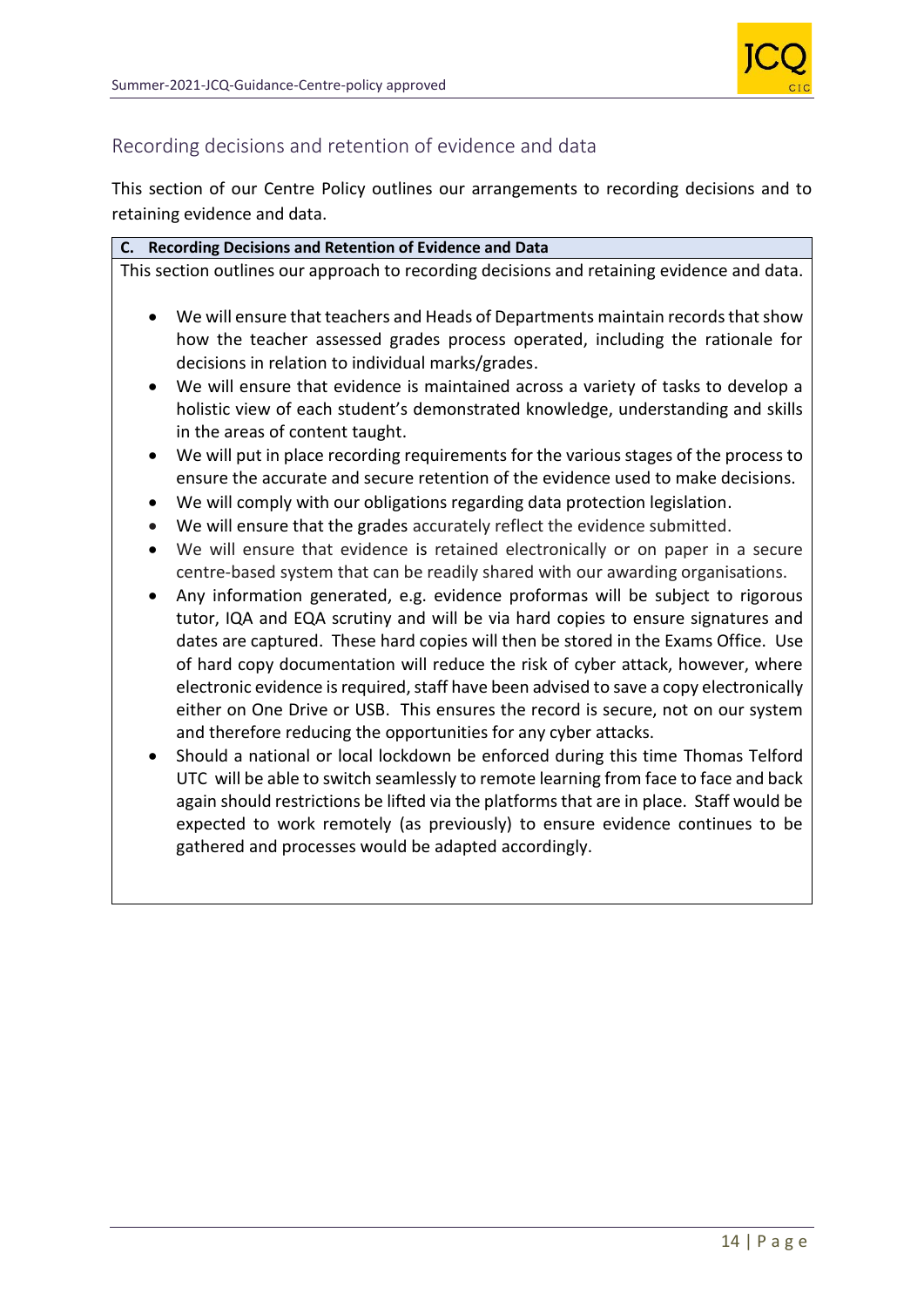

## Authenticating evidence

#### **D. Authenticating evidence**

This section of our Centre Policy details the mechanisms in place to ensure that teachers are confident in the authenticity of evidence, and the process for dealing with cases where evidence is not thought to be authentic.

- Robust mechanisms, which will include additional questioning of students; setting of additional tasks to test knowledge/skill; observations of students carrying out a particular skill to demonstrate knowledge; use of witness testimonies from reliable sources; videos of student demonstrating particular skill if unable to do so on school premises, will be in place to ensure that teachers are confident that work used as evidence is the students' own and that no inappropriate levels of support have been given to students to complete it, either within the centre or with external tutors.
- It is understood that awarding organisations will investigate instances where it appears evidence is not authentic. We will follow all guidance provided by awarding organisations [\(AQA | 2021 exam changes](https://www.aqa.org.uk/2021-exam-changes) [Latest news -](https://www.ocr.org.uk/news/) OCR [Pearson COVID-19 |](https://qualifications.pearson.com/en/campaigns/pearson-covid-19.html)  [Pearson qualifications](https://qualifications.pearson.com/en/campaigns/pearson-covid-19.html) [Summer 2021: Information and updates \(eduqas.co.uk\)](https://www.eduqas.co.uk/home/summer-2021-information-and-updates/) to support these determinations of authenticity.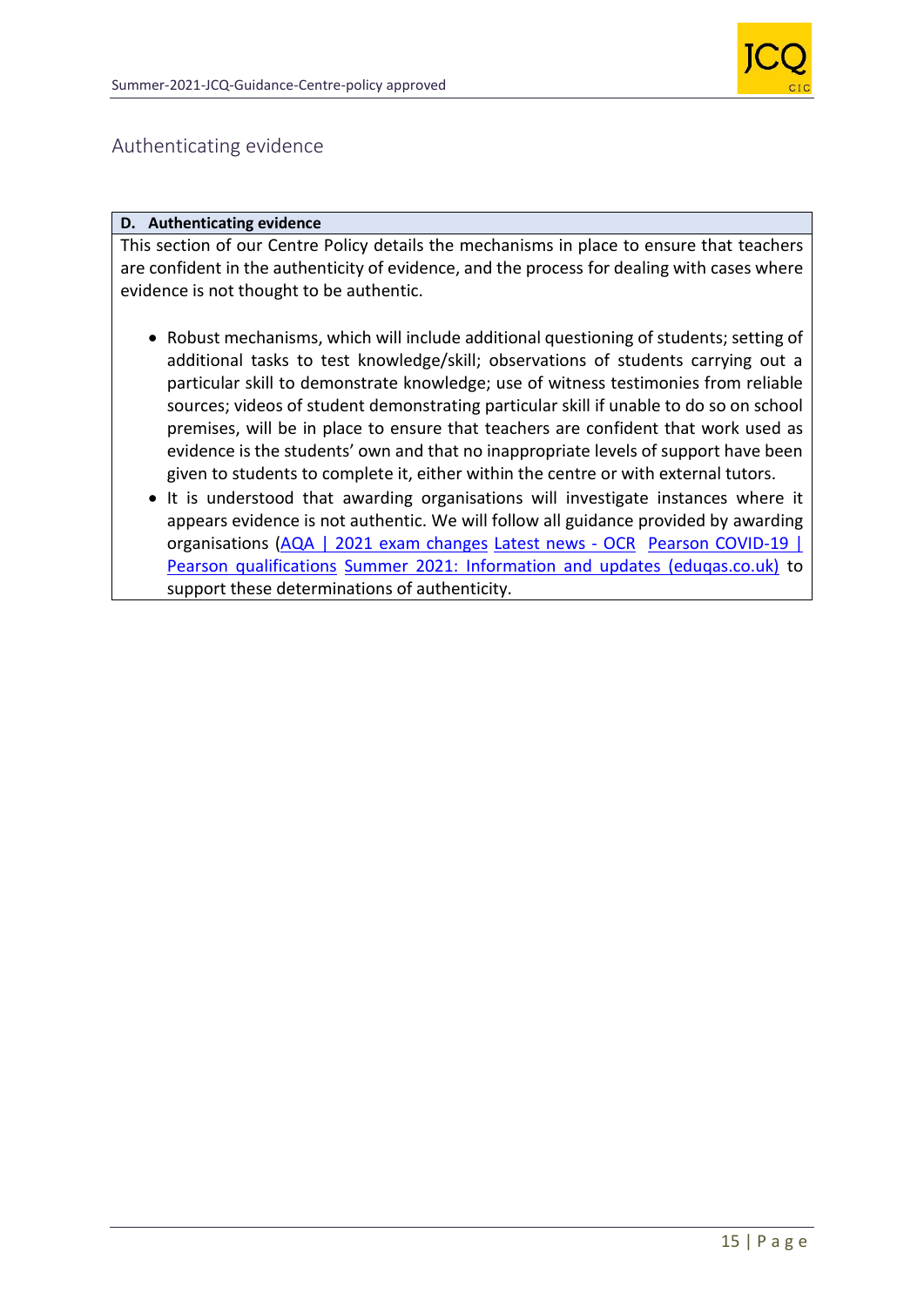

## Confidentiality, malpractice and conflicts of interest

#### Confidentiality

This section of our Centre Policy outlines the measures in place to ensure the confidentiality of the grades our centre determines, and to make students aware of the range of evidence on which those grades will be based.

#### **A. Confidentiality**

This section details the measures in place in our centre to maintain the confidentiality of grades, while sharing information regarding the range of evidence on which the grades will be based.

- All staff involved have been made aware of the need to maintain the confidentiality of teacher assessed grades.
- All teaching staff have been briefed on the requirement to share details of the range of evidence on which students' grades will be based, while ensuring that details of the final grades remain confidential.
- Relevant details from this Policy, including requirements around sharing details of evidence and the confidentiality requirements, have been shared with parents/guardians.

#### Malpractice

This section of our Centre Policy outlines the measures in place to prevent malpractice and other breaches of exam regulations, and to deal with such cases if they occur.

#### **B. Malpractice**

This section details the measures in place in our centre to prevent malpractice and, where that proves impossible, to handle cases in accordance with awarding organisation requirements.

- Our general centre policies regarding malpractice, maladministration and conflicts of interest have been reviewed to ensure they address the specific challenges of delivery in Summer 2021.
- All staff involved have been made aware of these policies, and have received training in them as necessary.
- All staff involved have been made aware of the specific types of malpractice which may affect the Summer 2021 series including:
	- o breaches of internal security;
	- o deception;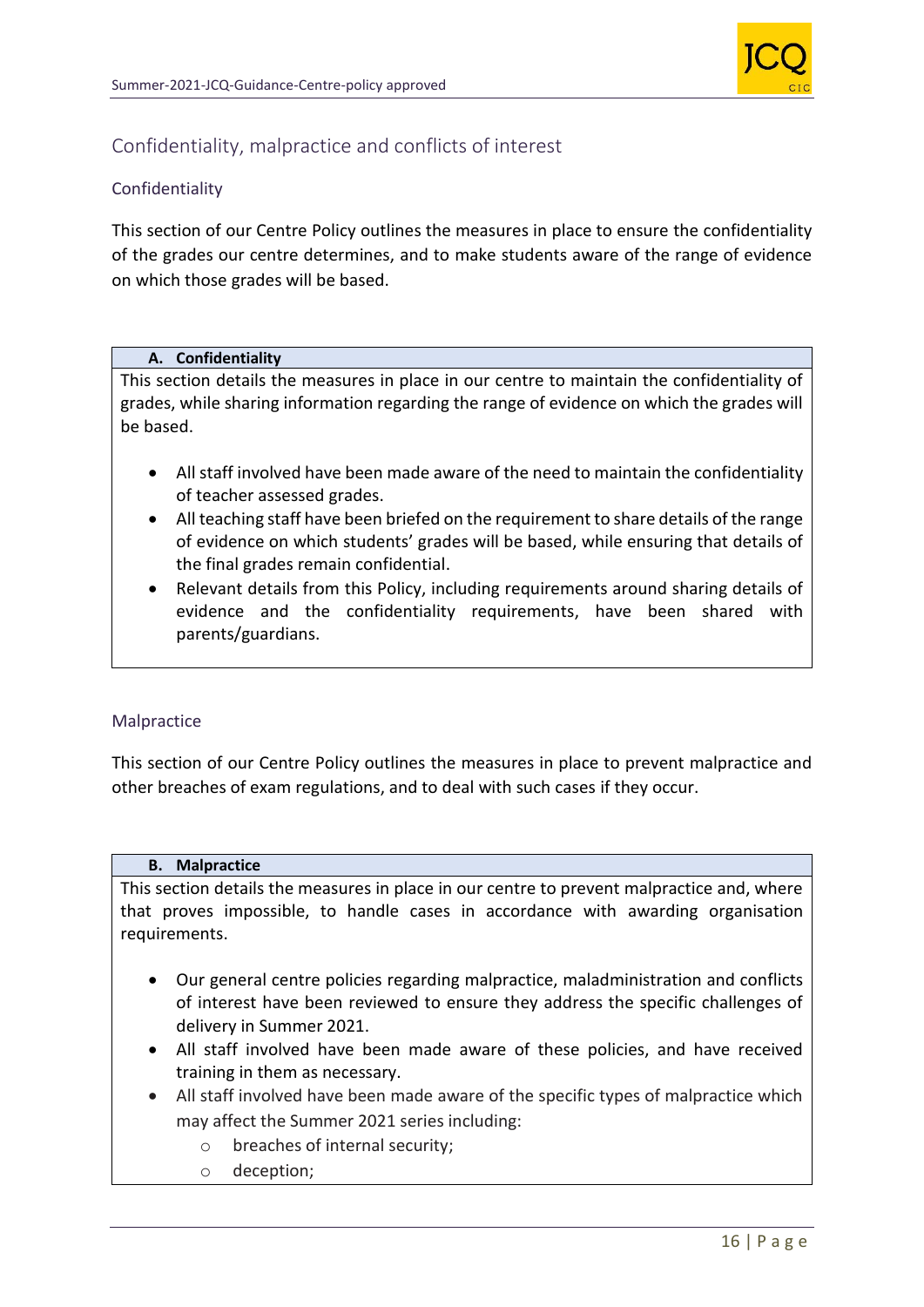

- o improper assistance to students;
- o failure to appropriately authenticate a student's work;
- o over direction of students in preparation for common assessments;
- o allegations that centres submit grades not supported by evidence that they know to be inaccurate;
- $\circ$  centres enter students who were not originally intending to certificate a grade in the Summer 2021 series;
- o failure to engage as requested with awarding organisations during the External Quality Assurance and appeal stages; and
- o *failure to keep appropriate records of decisions made and teacher assessed grades.*
- The consequences of malpractice or maladministration as published in the JCQ guidance: [JCQ Suspected](https://www.jcq.org.uk/exams-office/malpractice/jcq-suspected-malpractice-policies-and-procedures-2019-2020) Malpractice: Policies and Procedures and including the risk of a delay to students receiving their grades, up to, and including, removal of centre status have been outlined to all relevant staff.

## Conflicts of Interest

This section of our Centre Policy outlines the measures in place to address potential conflicts of interest.

#### **C. Conflicts of Interest**

This section details our approach to addressing conflicts of interest, and how we will respond to such allegations.

- To protect the integrity of assessments, all staff involved in the determination of grades must declare any conflict of interest such as relationships with students to our Head of Centre for further consideration.
- Our Head of Centre will take appropriate action to manage any conflicts of interest arising with centre staff in accordance with the JCQ documents - [General Regulations for Approved Centres, 1 September 2020 to 31 August](https://www.jcq.org.uk/wp-content/uploads/2020/09/Gen_regs_approved_centres_20-21_FINAL.pdf)  [2021.](https://www.jcq.org.uk/wp-content/uploads/2020/09/Gen_regs_approved_centres_20-21_FINAL.pdf)
- We will also carefully consider the need if to separate duties and personnel to ensure fairness in later process reviews and appeals.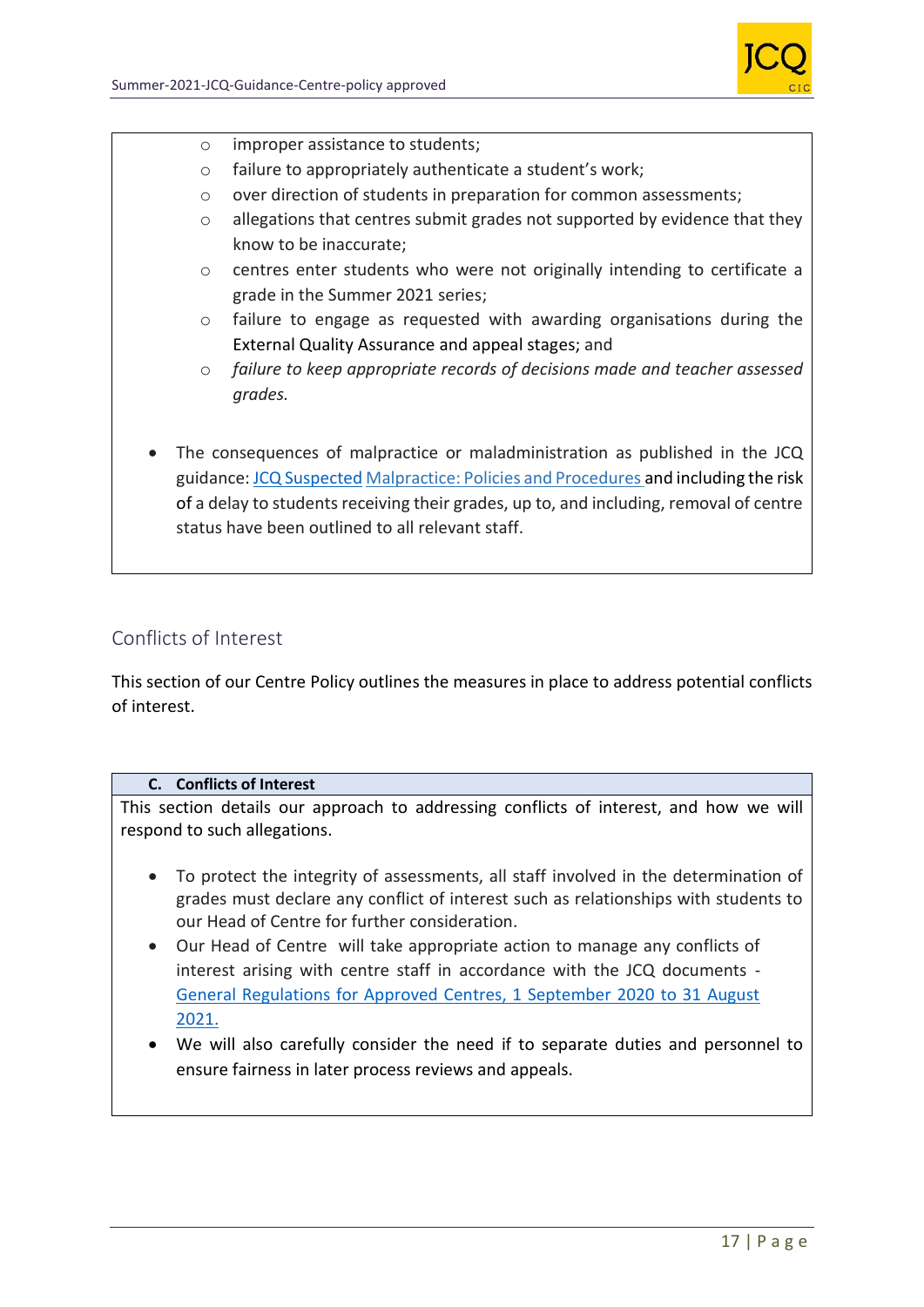

## Private candidates

This section of our Centre Policy outlines our approach to working with Private Candidates to arrive at appropriate grades.

#### **A. Private Candidates**

*This section details our approach to providing and quality assuring grades to Private Candidates.*

- Our arrangements for assessing Private Candidates to arrive at appropriate grades are identical to the approaches utilised for internal candidates.
- Where it has been necessary to utilise different approaches, the **JCQ Guidance on Private Candidates** has been followed and any divergences from our approach for internal candidates have been recorded on the appropriate class/student documentation.
- In undertaking the review of cohort grades in conjunction with our centre results profiles from previous examined years, the grades determined by our centre for Private Candidates have been excluded from our analysis.

## External Quality Assurance

This section of our Centre Policy outlines the arrangements in place to comply with awarding organisation arrangements for External Quality Assurance of teacher assessed grades in a timely and effective way.

#### **A. External Quality Assurance**

This section outlines the arrangements we have in place to ensure the relevant documentation and assessment evidence can be provided in a timely manner for the purposes of External Quality Assurance sampling, and that staff can be made available to respond to enquiries.

- All staff involved have been made aware of the awarding organisation requirements for External Quality Assurance as set out in the **JCQ Guidance**.
- All necessary records of decision-making in relation to determining grades have been properly kept and can be made available for review as required.
- All student evidence on which decisions regarding the determination of grades has been retained and can be made available for review as required.
- Instances where student evidence used to decide teacher assessed grades is not available, for example where the material has previously been returned to students and cannot now be retrieved, will be clearly recorded on the appropriate documentation.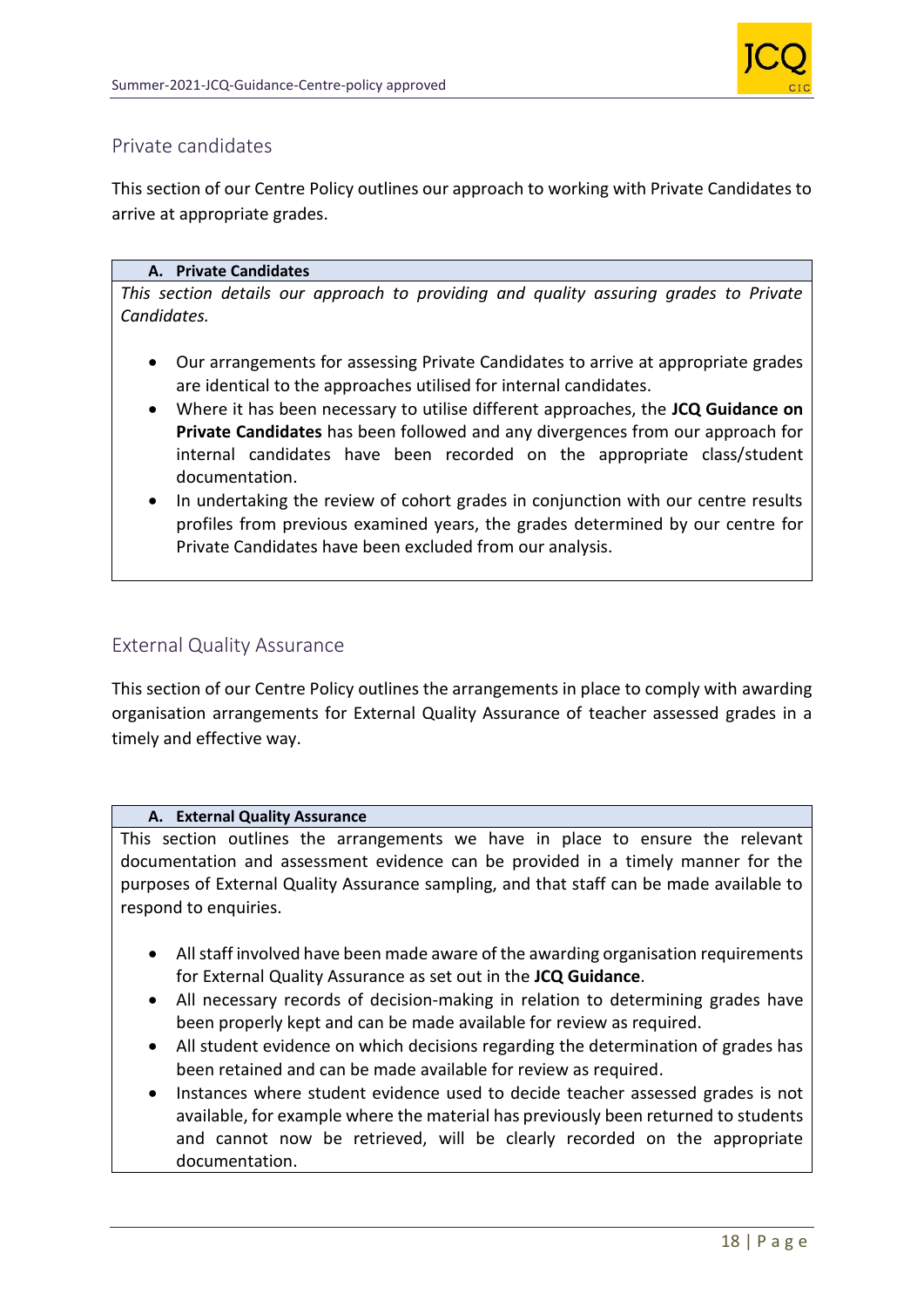

- All staff involved have been briefed on the possibility of interaction with awarding organisations during the different stages of the External Quality Assurance process and can respond promptly and fully to enquiries, including attendance at Virtual Visits should this prove necessary.
- Arrangements are in place to respond fully and promptly to any additional requirements/reviews that may be identified as a result of the External Quality Assurance process.
- Staff have been made aware that a failure to respond fully and effectively to such additional requirements may result in further action by the awarding organisations, including the withholding of results.

## Results

This section of our Centre Policy outlines our approach to the receipt and issue of results to students and the provision of necessary advice and guidance.

#### **A. Results**

This section details our approach to the issue of results to students and the provision of advice and guidance.

- All staff involved have been made aware of the specific arrangements for the issue of results in Summer 2021, including the issuing of A/AS and GCSE results in the same week.
- Arrangements will be made to ensure the necessary staffing, including exams office and support staff, to enable the efficient receipt and release of results to our students.
- Arrangements will be in place for the provision of all necessary advice, guidance and support, including pastoral support, to students on receipt of their results.
- Such guidance will include advice on the appeals process in place in 2021 (see below).
- Appropriate staff will be available to respond promptly to any requests for information from awarding organisations, for example regarding missing or incomplete results, to enable such issues to be swiftly resolved.
- Parents/guardians have been made aware of arrangements for results days.